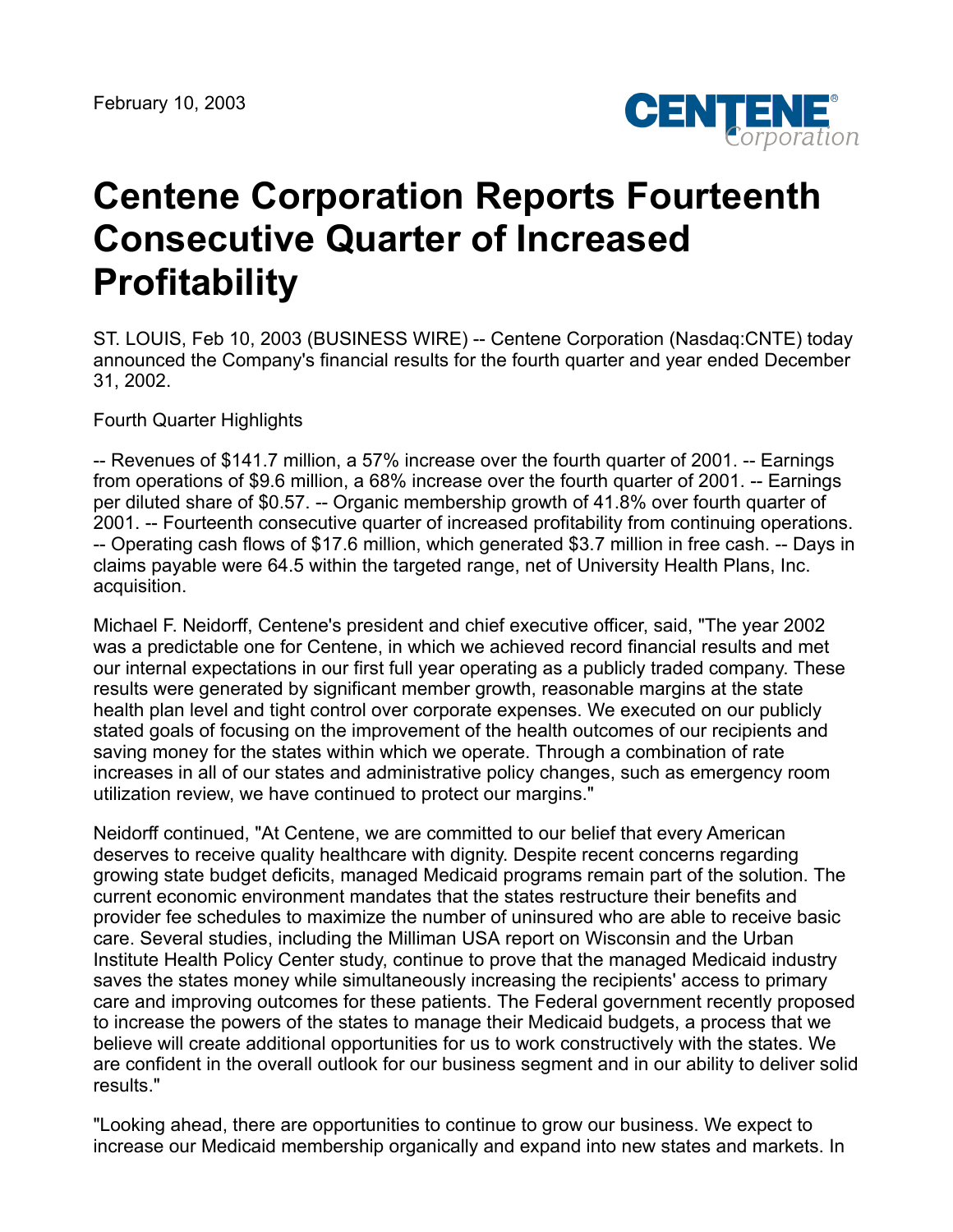addition, we will seek opportunities to diversify into specialty companies that serve Medicaid and Medicaid-related markets. This is consistent with our previously stated goal of providing well-balanced Medicaid services," concluded Neidorff.

Membership totaled 409,600 at December 31, 2002, a 74% increase from 235,100 at December 31, 2001 and a 38% increase from 296,100 at September 30, 2002. This increase includes 12,000 members that Centene is managing for the state of Texas on an interim basis and will become part of the normal reprocurement process scheduled for later this year.

| The following table depicts membership by state at December 31,<br>2002 and 2001: |         |         |
|-----------------------------------------------------------------------------------|---------|---------|
|                                                                                   | 2002    | 2001    |
| Wisconsin                                                                         | 133,000 | 114,300 |
| Indiana                                                                           | 105,700 | 65,900  |
| Texas                                                                             | 118,000 | 54,900  |
| New Jersey                                                                        | 52,900  |         |
|                                                                                   |         |         |
| TOTAL                                                                             | 409,600 | 235,100 |
|                                                                                   |         |         |

The following table depicts membership by line of business at December 31, 2002 and 2001:

|                   | 2002              | 2001              |
|-------------------|-------------------|-------------------|
| Medicaid<br>SCHIP | 336,100<br>65,900 | 210,900<br>21,800 |
| SSI               | 7,600             | 2,400             |
| TOTAL             | 409,600           | 235,100           |

# Statement of Earnings Highlights

-- For the fourth quarter of 2002, revenues increased 57% to \$141.7 million from \$90.3 million in the fourth quarter of 2001. Net of acquisitions, revenues increased 41% over the same prior year quarter. The health benefits ratio, which reflects medical services costs as a percent of premium revenues, was 82.5%, which was within the Company's targeted range of 82.0% to 83.5% and compares to 82.8% for the same period in 2001. General and administrative expenses as a percent of revenues decreased to 10.8% from 11.0%. Earnings from operations increased 68.4% to \$9.6 million from \$5.7 million in 2001. Net earnings improved to \$6.8 million, or \$0.57 per diluted share, compared to \$3.9 million, or \$0.45 per diluted share, for the fourth quarter of 2001. -- Investments and other income for the fourth quarter of 2002 was \$0.9 million, a reduction from \$1.1 million in the fourth quarter of 2001 largely stemming from a change in the Company's investment strategy. Centene is now fully invested in tax-advantaged securities, which resulted in a 36.2% effective tax rate for the quarter. -- For the year ended December 31, 2002, revenues increased 41.3% to \$461.5 million from \$326.6 million in the year ended 2001. The health benefits ratio of 82.3% compares to 82.8% for the year ended 2001. General and administrative expenses as a percent of revenues decreased to 10.9% from 11.6%. Earnings from operations increased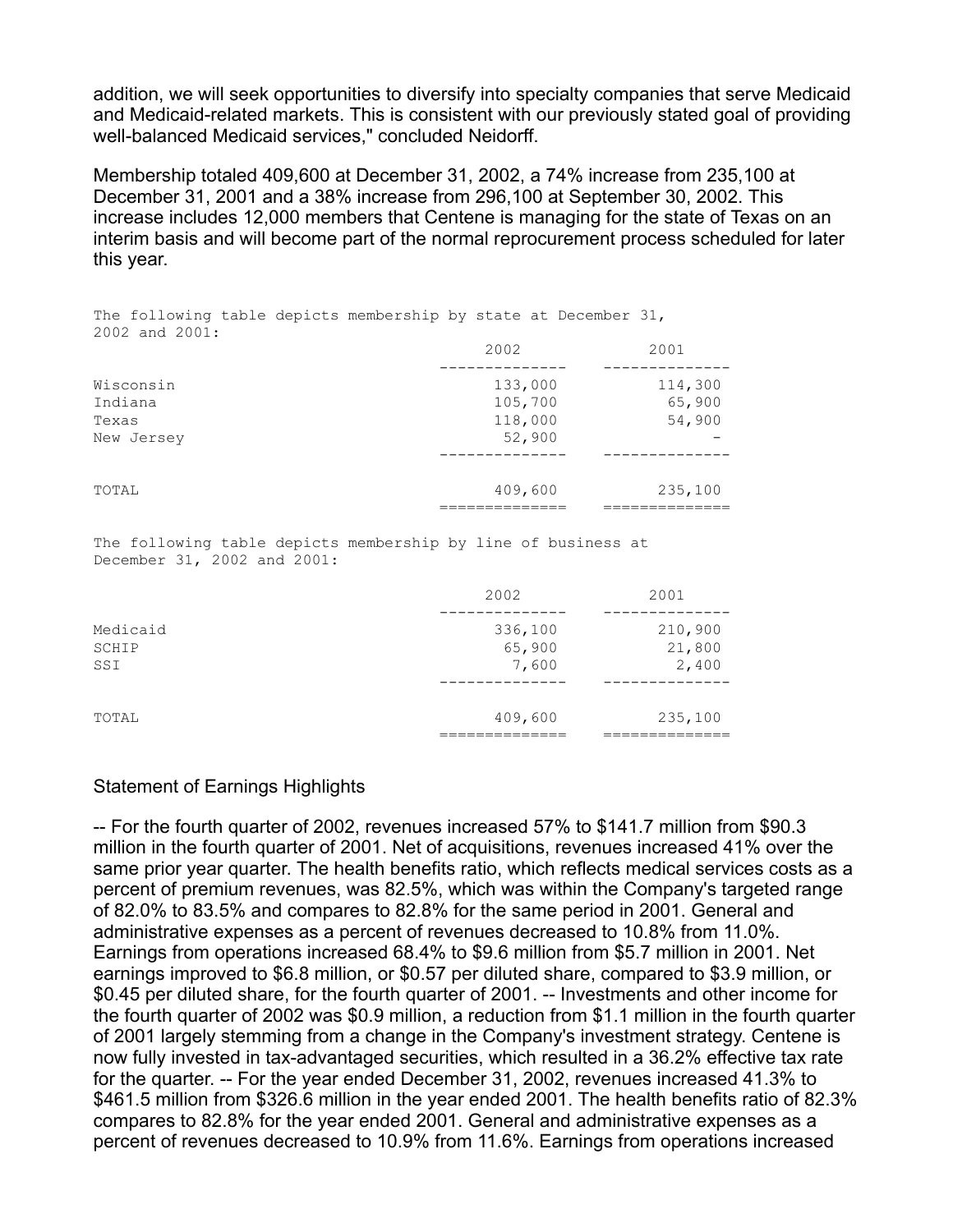71.1% to \$31.6 million from \$18.5 million in 2001. Net earnings improved to \$25.6 million, or \$2.20 per diluted share.

The following table sets forth fully diluted earnings per share for the quarters of 2002 compared to 2001 using a non-GAAP financial measurement which assumes that as of January 1, 2001: 1) the Company's initial public offering was completed; 2) all classes of preferred and common stock were converted into a single class of common stock; 3) subordinated notes of \$4.0 million were repaid with a portion of the net proceeds of \$41.0 million from the Company's initial public offering; and 4) the balance of the net proceeds was invested in short-term instruments bearing interest of 3.5%.

|                                                                    | Fully Diluted Earnings Per Share        |                                      |                                      |
|--------------------------------------------------------------------|-----------------------------------------|--------------------------------------|--------------------------------------|
|                                                                    | GAAP (3)<br>2002                        | Non-GAAP<br>Measurement<br>2001      | GAAP (3)<br>2001                     |
| First Ouarter<br>Second Ouarter<br>Third Ouarter<br>Fourth Ouarter | \$0.38<br>\$0.45<br>\$0.52(1)<br>\$0.57 | \$0.22<br>\$0.32<br>\$0.34<br>\$0.37 | \$0.29<br>\$0.42<br>\$0.45<br>\$0.45 |
| Year To Date (2)                                                   | \$1.94                                  | \$1.25                               | \$1.61                               |

(1) Net of one-time dividend

(2) Total may be affected by rounding

(3) GAAP: Generally Accepted Accounting Principles

## Balance Sheet Highlights

At December 31, 2002, the Company had cash and investments of \$164.7 million, a portion of which is restricted due to state regulatory requirements. Medical claims liabilities totaled \$91.2 million, representing 71.8 days in claims payable influenced by the Company's acquisition of University Health Plan. Net of the acquisition, days in claims payable were 64.5 as reflected in the increase in claims inventories and were within the Company's targeted range of 60 to 65 days.

Cash flows from operating activities of \$39.7 million for twelve months ended December 31, 2002, reflect a 31.4% increase year over year.

## **Outlook**

Neidorff commented, "We anticipate 2003 revenue in the range of \$695 to \$710 million and net earnings of \$2.55 to \$2.60 per share. This does not include the potential impact of any additional acquisitions we may undertake during 2003."

# Conference Call

As previously announced, the Company will host a conference call today, February 10, 2003, at 8:30 a.m. (Eastern Standard Time) to review the financial results for the fourth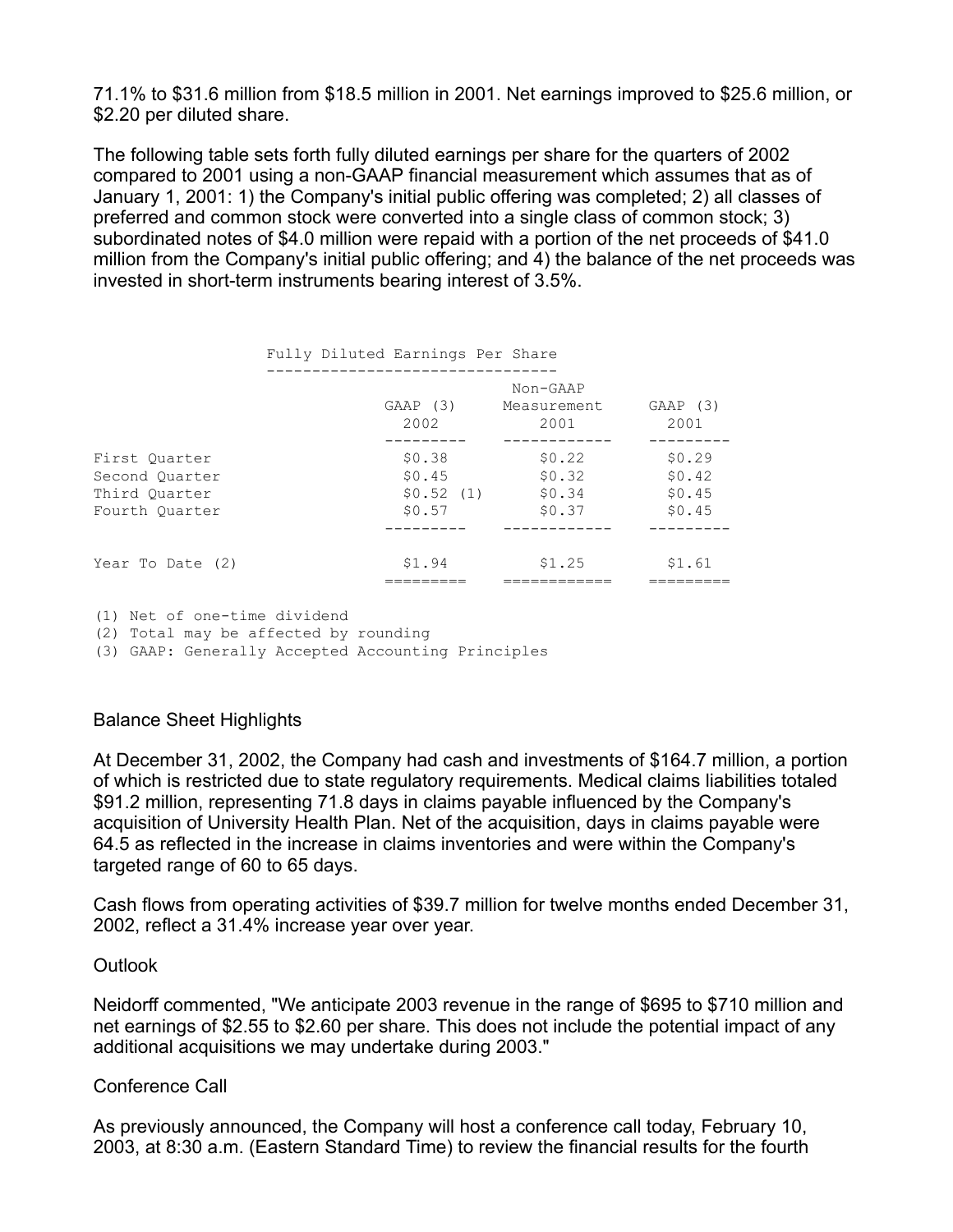quarter and year ended December 31, 2002, and to discuss its business outlook. Michael F. Neidorff and Karey L. Witty, chief financial officer of Centene, will host the conference call. Investors are invited to participate in the conference call by dialing (800) 695-6803 in the United States and Canada, and (706) 643-1452 for international participants, or via a live Internet broadcast at the Company's website, www.centene.com. A replay of the call will be available from February 10, 2003 shortly after completion of the call and ending on February 17, 2003 at 11:59 p.m. Investors may dial (800) 642-1687 in the United States and (706) 645-9291 from abroad and enter access number 7463552. Additionally, the webcast will be archived for the same period at www.centene.com.

## About Centene Corporation

Centene Corporation provides managed care programs and related services to individuals receiving benefits under Medicaid, including Supplemental Security Income (SSI), and the State Children's Health Insurance Program (SCHIP). The Company operates health plans in Wisconsin, Indiana, Texas and New Jersey.

The information provided in the second and third paragraphs following the bullet listing under "Fourth Quarter Highlights," the first paragraph under "Statement of Earnings Highlights," the first paragraph under "Balance Sheet Highlights" and the paragraph under "Outlook" above contain forward-looking statements that relate to future events and future financial performance of Centene. These forward-looking statements represent the Company's estimates as of February 10, 2003. Subsequent events and developments may cause the Company's estimates to change. The Company disclaims any obligation to update this forward-looking financial information in the future. Readers are cautioned that matters subject to forward-looking statements involve known and unknown risks and uncertainties, including economic, regulatory, competitive and other factors that may cause Centene's or its industry's actual results, levels of activity, performance or achievements to be materially different from any future results, levels of activity, performance or achievements expressed or implied by these forward-looking statements. Actual results may differ from projections or estimates due to a variety of important factors, including Centene's ability to accurately predict and effectively manage health benefits and other operating expenses, competition, changes in health care practices, changes in federal or state laws or regulations, inflation, provider contract changes, new technologies, reduction in provider payments by governmental payors, major epidemics, disasters and numerous other factors affecting the delivery and cost of healthcare. The expiration, cancellation or suspension of Centene's Medicaid managed care contracts by state governments would also negatively affect Centene.

#### CENTENE CORPORATION AND SUBSIDIARIES CONSOLIDATED BALANCE SHEETS (In thousands, except share data)

|                                                  | December 31,<br>2002 |  | 2001  |  |
|--------------------------------------------------|----------------------|--|-------|--|
|                                                  |                      |  |       |  |
| ASSETS                                           |                      |  |       |  |
| Current assets:                                  |                      |  |       |  |
| Cash and cash equivalents                        | $$59,656$ $$88,867$  |  |       |  |
| Premium and related receivables, net of          |                      |  |       |  |
| allowances of \$219 and \$3,879, respectively    | 16,773               |  | 7,032 |  |
| Short-term investments, at fair value (amortized |                      |  |       |  |
| cost \$9,687 and \$1,166, respectively)          | 9,571                |  | 1,169 |  |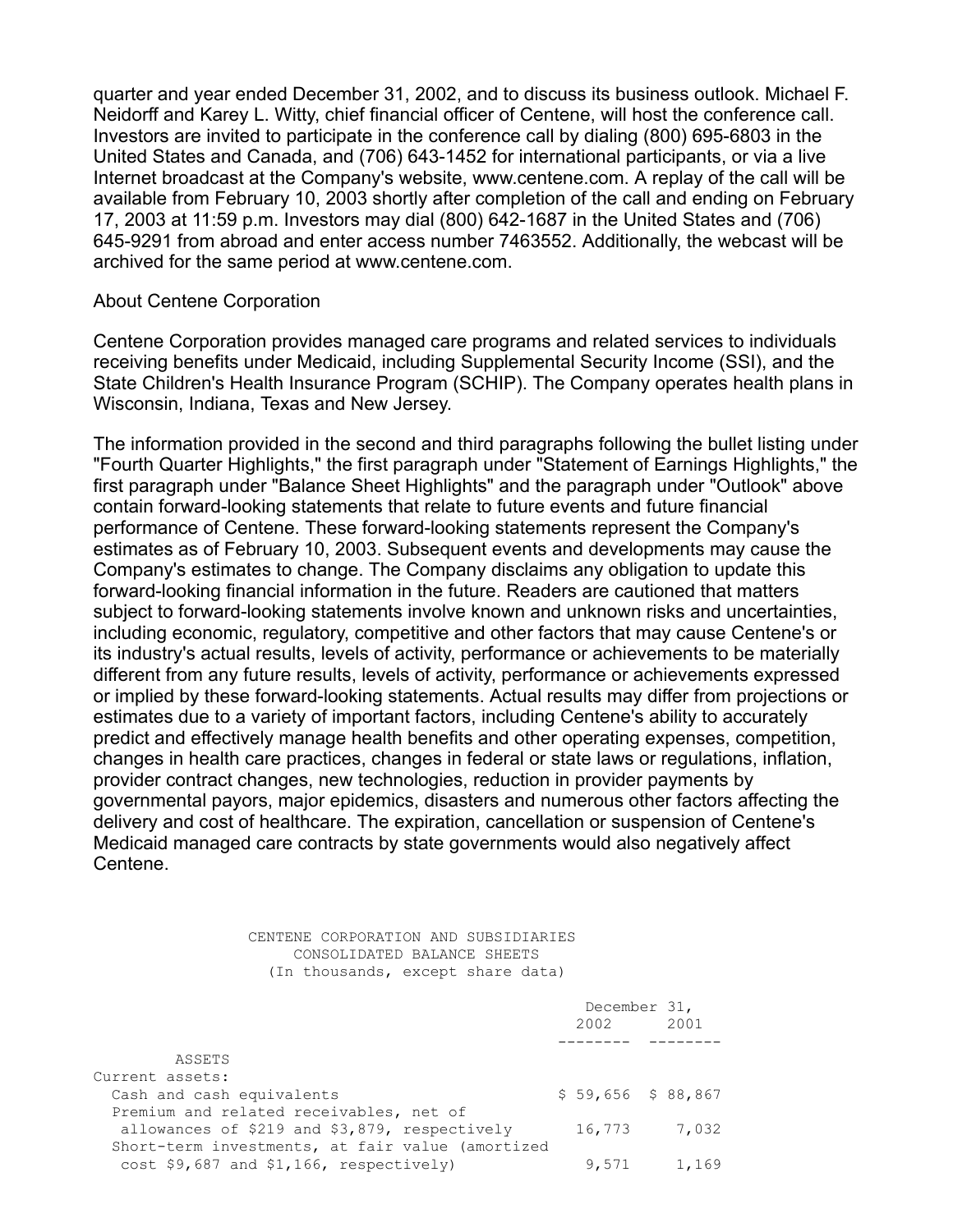| Deferred income taxes<br>Other current assets                                                                                                      |                              | 2,846 2,515<br>$4,243$ $2,464$<br>-------- |
|----------------------------------------------------------------------------------------------------------------------------------------------------|------------------------------|--------------------------------------------|
| Total current assets                                                                                                                               |                              | 93,089 102,047                             |
| Long-term investments, at fair value (amortized<br>cost \$78,025 and \$22,127, respectively)<br>Restricted deposits, at fair value (amortized cost | 79,666                       | 21,119                                     |
| \$15,561 and \$1,204, respectively)                                                                                                                |                              | 15,762 1,220                               |
| Property and equipment, net                                                                                                                        |                              | 6,295 3,796                                |
| Other assets                                                                                                                                       | 4,348                        | $- -$                                      |
| Intangible assets, net                                                                                                                             |                              | 10,695 2,396                               |
| Deferred income taxes                                                                                                                              |                              | 472 788                                    |
| Total assets                                                                                                                                       | ========                     | \$210,327 \$131,366                        |
| LIABILITIES AND STOCKHOLDERS' EQUITY<br>Current liabilities:                                                                                       |                              |                                            |
| Medical claims liabilities                                                                                                                         |                              | $$91,181$ $$59,565$                        |
| Accounts payable and accrued expenses                                                                                                              |                              | 10,748 6,712                               |
| Total current liabilities                                                                                                                          | --------                     | 101,929 66,277                             |
| Other liabilities                                                                                                                                  | ________                     | 5,334 1,000                                |
| Total liabilities                                                                                                                                  |                              | 107,263 67,277                             |
| Minority interest                                                                                                                                  |                              | 881 38                                     |
| Stockholders' equity:<br>Common stock, \$.001 par value; authorized<br>40,000,000 shares; 10,829,099 and 10,085,112                                |                              |                                            |
| shares issued and outstanding                                                                                                                      | 11                           | 10                                         |
| Additional paid-in capital                                                                                                                         |                              | 72,377 60,857                              |
| Net unrealized gain on investments, net of tax                                                                                                     |                              | 1,087 135                                  |
| Retained earnings                                                                                                                                  |                              | 28,708 3,087                               |
| Total stockholders' equity                                                                                                                         | . _ _ _ _ _ _ _<br>--------- | ---------<br>102,183 64,089<br>---------   |
| Total liabilities and stockholders' equity                                                                                                         | ========                     | \$210,327 \$131,366<br>========            |

 CENTENE CORPORATION AND SUBSIDIARIES CONSOLIDATED STATEMENTS OF EARNINGS (In thousands, except share data)

|                                         | Three Months Ended<br>December 31,<br>2002 | 2001   | Twelve Months Ended<br>December 31,<br>2002 | 2001    |
|-----------------------------------------|--------------------------------------------|--------|---------------------------------------------|---------|
|                                         | (Unaudited)                                |        |                                             |         |
| Revenues:<br>Premiums<br>Administrative | \$<br>$141,588$ \$                         |        | $90,189$ \$ 461,030 \$                      | 326,184 |
| services fees                           | 138                                        | 102    | 457                                         | 385     |
| Total revenues                          | 141,726                                    | 90,291 | 461,487                                     | 326,569 |
| Expenses:<br>Medical services           |                                            |        |                                             |         |
| costs<br>General and<br>administrative  | 116,771                                    | 74,639 | 379,468                                     | 270,151 |
| expenses                                | 15,357                                     | 9,954  | 50,413                                      | 37,946  |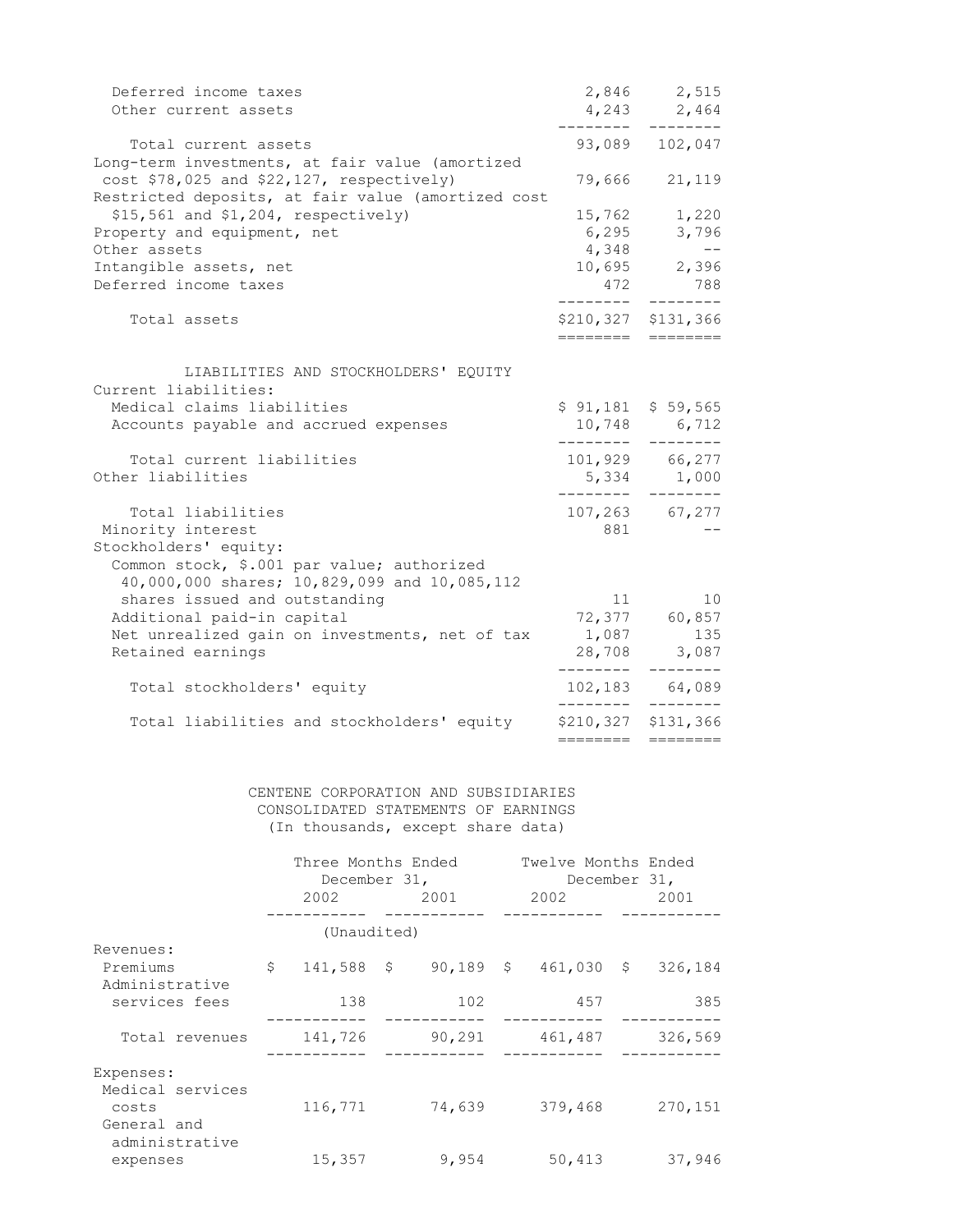| Total operating<br>expenses<br>Earnings from<br>operations<br>(expense) :<br>Investment and<br>other income,<br>net<br>Interest expense<br>Earnings from<br>operations<br>before income<br>taxes<br>Net earnings 6,814 3,920 25,621 12,895<br>redeemable<br>preferred stock | $(18)$ $(77)$ $(45)$ $(362)$<br>--------- | 132, 128 84, 593 429, 881 308, 097<br>._______     ____________<br>9,598 5,698 31,606 18,472<br>916 1,110 9,575 3,916<br>10,496 6,731 41,136 22,026<br>$116 - -$<br>----------- | ___________<br>116       |                        |
|-----------------------------------------------------------------------------------------------------------------------------------------------------------------------------------------------------------------------------------------------------------------------------|-------------------------------------------|---------------------------------------------------------------------------------------------------------------------------------------------------------------------------------|--------------------------|------------------------|
| Other income<br>Income tax expense 3,798 2,811 15,631 9,131                                                                                                                                                                                                                 |                                           |                                                                                                                                                                                 |                          |                        |
| Minority interest<br>Accretion of                                                                                                                                                                                                                                           |                                           |                                                                                                                                                                                 |                          |                        |
|                                                                                                                                                                                                                                                                             |                                           |                                                                                                                                                                                 |                          |                        |
|                                                                                                                                                                                                                                                                             |                                           |                                                                                                                                                                                 |                          |                        |
|                                                                                                                                                                                                                                                                             |                                           |                                                                                                                                                                                 | -----------              |                        |
|                                                                                                                                                                                                                                                                             |                                           |                                                                                                                                                                                 |                          |                        |
|                                                                                                                                                                                                                                                                             |                                           | (98)                                                                                                                                                                            |                          | (467)                  |
| Net earnings<br>attributable<br>to common<br>stockholders \$ 6,814 \$ 3,822 \$ 25,621 \$ 12,428                                                                                                                                                                             | ===========                               | ===========                                                                                                                                                                     |                          |                        |
| Earnings per<br>common share,<br>basic:<br>Net earnings per<br>common share \$ 0.63 \$ 1.37 \$ 2.45 \$ 8.97<br>Earnings per<br>common share,                                                                                                                                |                                           |                                                                                                                                                                                 |                          |                        |
| diluted:<br>Net earnings per<br>common share \$<br>Shares used in<br>computing per                                                                                                                                                                                          |                                           | $0.57$ \$ $0.45$ \$ $2.20$ \$ 1.61                                                                                                                                              |                          |                        |
| share amounts:<br>Basic<br>Diluted                                                                                                                                                                                                                                          | 10,785,289<br>11,905,957                  | 2,799,303<br>8,649,373                                                                                                                                                          | 10,477,360<br>11,644,077 | 1,385,399<br>8,019,497 |

|                                                                                                         |      | Twelve Months Ended<br>December 31, |                         |
|---------------------------------------------------------------------------------------------------------|------|-------------------------------------|-------------------------|
|                                                                                                         | 2002 |                                     | 2001                    |
| Cash flows from operating activities:<br>Net earnings<br>Adjustments to reconcile net earnings to net   |      |                                     | $$25,621 \quad $12,895$ |
| cash provided by operating activities --<br>Depreciation and amortization<br>Stock compensation expense |      | 2,565<br>270                        | 1,847<br>6              |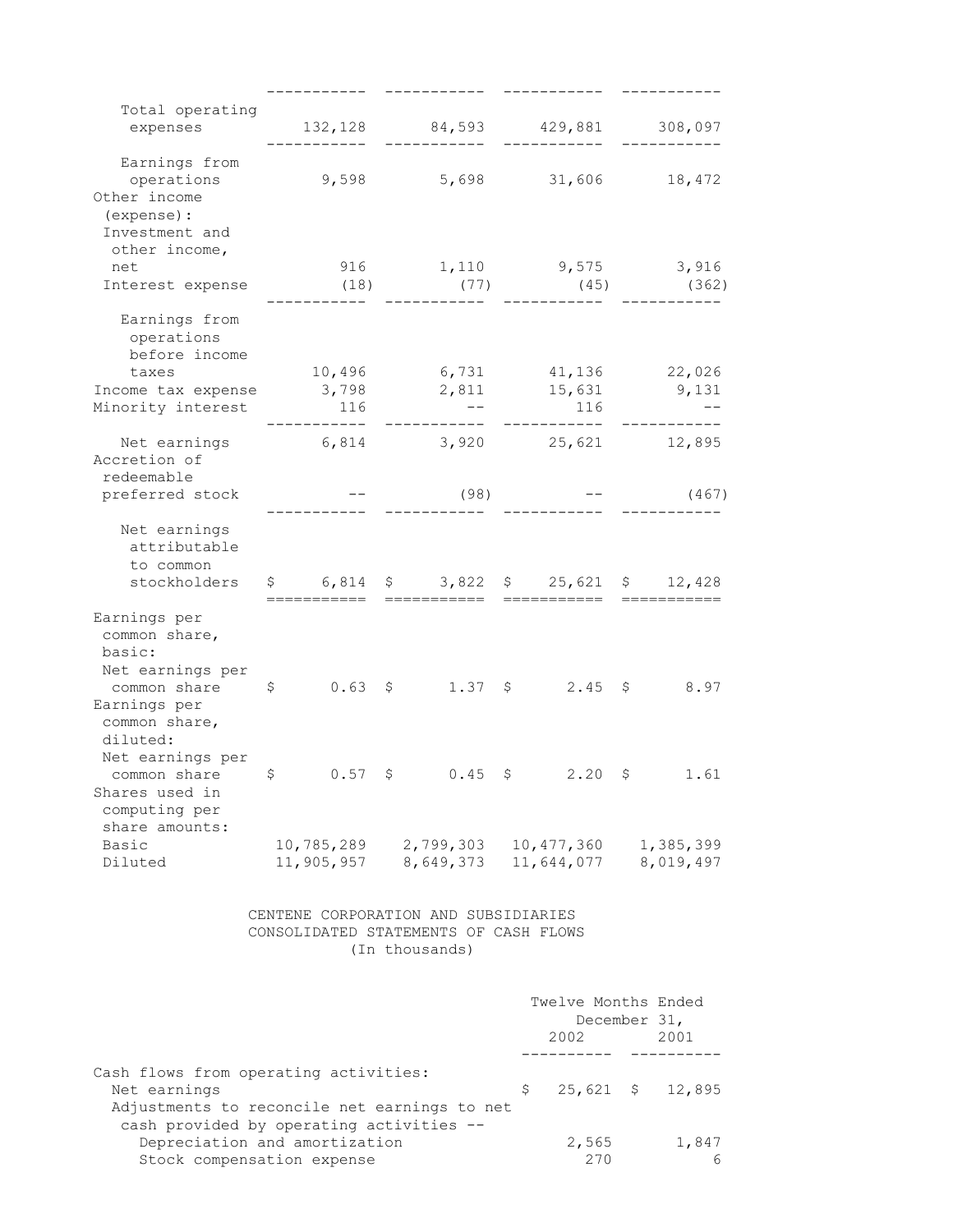| Minority interest                                        |    | (116)                    |    |                    |
|----------------------------------------------------------|----|--------------------------|----|--------------------|
| Gain on sale of investments                              |    | (649)                    |    | (390)              |
| Changes in assets and liabilities --                     |    |                          |    |                    |
| (Increase) decrease in premium and                       |    |                          |    |                    |
| related receivables                                      |    |                          |    | $(2, 449)$ 9,406   |
| Increase in other current assets                         |    | (1, 463)                 |    | (238)              |
| Increase in deferred income taxes                        |    | (574)                    |    | (37)               |
| Decrease in other assets                                 |    | 857                      |    |                    |
| Increase (decrease) in medical claims                    |    |                          |    |                    |
| liabilities                                              |    |                          |    | 15,386 8,686       |
| Decrease in unearned premiums                            |    | (827)                    |    |                    |
| Increase (decrease) in accounts payable                  |    |                          |    |                    |
| and accrued Expenses                                     |    |                          |    | $1,910$ $(1,987)$  |
| Decrease in other liabilities                            |    | (872)                    |    |                    |
|                                                          |    |                          |    |                    |
| Net cash provided by (used in)                           |    |                          |    |                    |
| operating activities                                     |    |                          |    | 39,659 30,188      |
|                                                          |    |                          |    |                    |
|                                                          |    |                          |    |                    |
| Cash flows from investing activities:                    |    |                          |    |                    |
| Purchase of property and equipment                       |    | $(3, 918)$ $(3, 635)$    |    |                    |
| Purchase of investments                                  |    | $(192, 371)$ $(25, 481)$ |    |                    |
| Sales and maturities of investments                      |    | 127,706 25,037           |    |                    |
| Acquisition of joint venture, net of cash                |    |                          |    |                    |
| received                                                 |    | (7, 308)                 |    | $- -$              |
| Contract acquisitions                                    |    |                          |    | $(595)$ $(1, 250)$ |
| Investments in joint ventures                            |    |                          |    | $(3, 193)$ 7,995   |
|                                                          |    |                          |    |                    |
| Net cash (used in) provided by                           |    |                          |    |                    |
| investing Activities                                     |    | $(79, 679)$ 2,666        |    |                    |
|                                                          |    |                          |    |                    |
| Cash flows from financing activities:                    |    |                          |    |                    |
| Payment of subordinated debt                             |    | $--$                     |    | (4,000)            |
| Proceeds from exercise of stock options                  |    | 491                      |    | 32                 |
| Net proceeds from issuance of common stock 10,318 41,042 |    |                          |    |                    |
| Purchase of stock                                        |    | $--$                     |    | (102)              |
| Proceeds from exercise of warrants                       |    |                          |    | 18                 |
|                                                          |    |                          |    |                    |
| Net cash provided by financing                           |    |                          |    |                    |
| Activities                                               |    |                          |    | 10,809 36,990      |
|                                                          |    |                          |    |                    |
| Net increase (decrease) in cash and                      |    |                          |    |                    |
| cash Equivalents                                         |    | $(29, 211)$ 69,844       |    |                    |
|                                                          |    |                          |    | ------             |
| Cash and cash equivalents, beginning of period           |    | 88,867                   |    | 19,023             |
|                                                          |    |                          |    |                    |
| Cash and cash equivalents, end of period                 | Ş. | 59,656                   | Ş  | 88,867             |
|                                                          |    | ======                   |    | :========          |
| Interest paid                                            | \$ | 28                       | \$ | 920                |
| Income taxes paid                                        | \$ | 16,433                   | \$ | 9,460              |
|                                                          |    |                          |    |                    |

### CENTENE CORPORATION SUPPLEMENTAL FINANCIAL DATA

|            | O4      | OЗ            | 02      | 01      |
|------------|---------|---------------|---------|---------|
|            | 2002    | 2002          | 2002    | 2002    |
|            |         |               |         |         |
| MEMBERSHIP |         |               |         |         |
| Wisconsin  | 133,000 | 126,800       | 123,900 | 114,600 |
| Indiana    | 105,700 | 101,500       | 92,800  | 77,600  |
| Texas      | 118,000 | 67,800<br>(a) | 61,900  | 57,100  |
| New Jersey | 52,900  |               |         |         |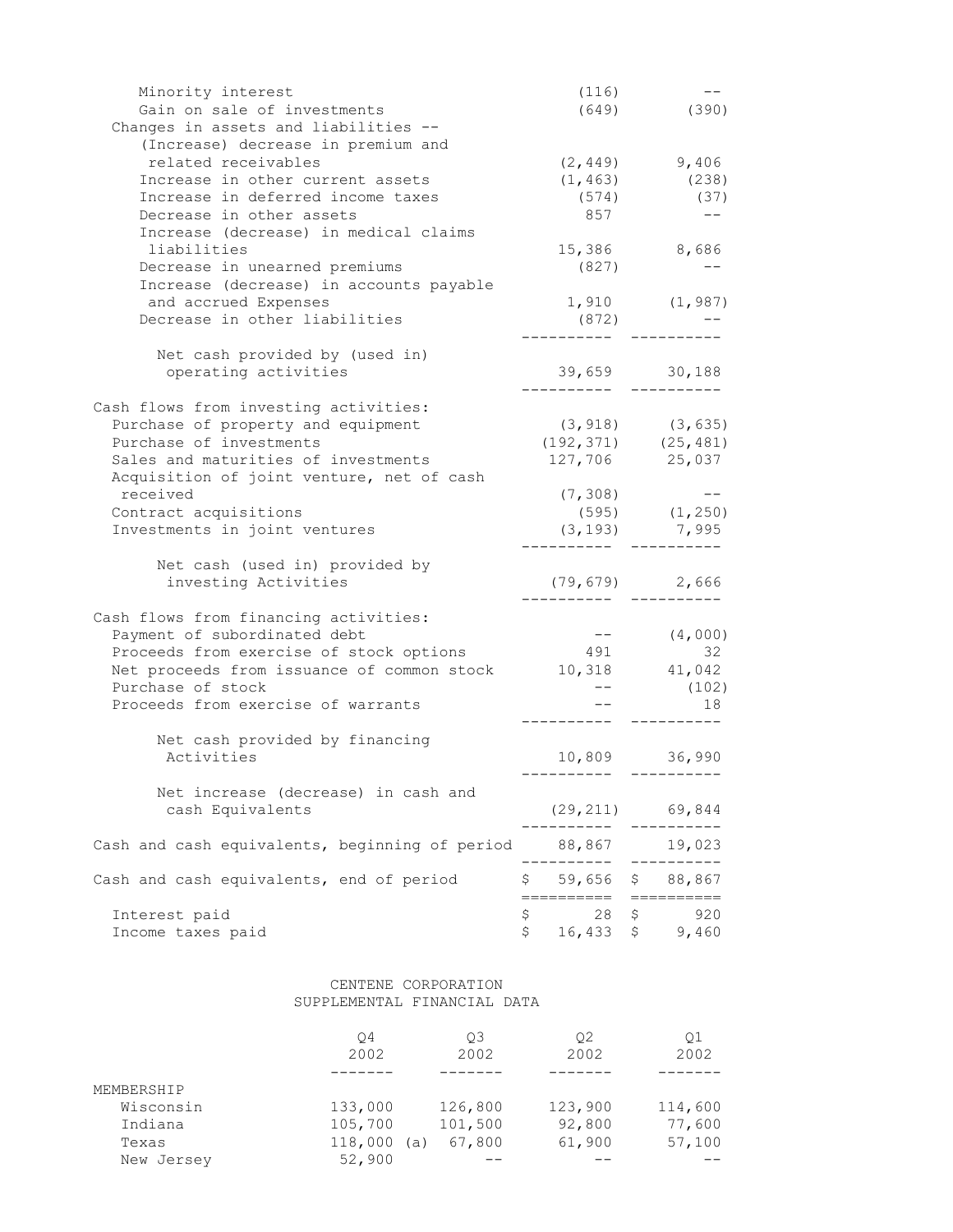| TOTAL                                                         |         | 409,600 296,100         | 278,600             | 249,300       |
|---------------------------------------------------------------|---------|-------------------------|---------------------|---------------|
|                                                               | ======= | $=$ $=$ $=$ $=$ $=$ $=$ | =======             | ———————       |
| (a) Includes 12,000 members managed on an interim basis.      |         |                         |                     |               |
| Medicaid                                                      | 336,100 | 264,100                 | 252,100             | 225,900       |
| SCHIP                                                         |         | 65,900 29,400 23,900    |                     | 20,900        |
| SSI                                                           | 7,600   | 2,600                   | 2,600               | 2,500         |
|                                                               | ------- |                         | $- - - - - - -$     | $- - - - - -$ |
| TOTAL                                                         | 409,600 | 296,100                 | 278,600             | 249,300       |
|                                                               |         | =======                 |                     |               |
| REVENUE PER MEMBER                                            |         | $$134.08$ $$133.20$     | $$132.33$ $$131.84$ |               |
| CLAIMS                                                        |         |                         |                     |               |
| Inventory                                                     |         | 73,800 51,700 79,000    |                     | 84,000        |
| Inventory per Member 0.18                                     |         | 0.17                    | 0.28                | 0.34          |
| DAYS IN CLAIMS PAYABLE(b) 71.8                                |         | 62.7                    | 65.6                | 74.0          |
| (b) Days in Claims Payable is a calculation of Medical Claims |         |                         |                     |               |

 Liabilities at the end of the period divided by average claims expense per calendar day for such period.

| ANNUALIZED RETURN ON EQUITY |  | 21.15 | <u>zisin</u> |  |
|-----------------------------|--|-------|--------------|--|
|-----------------------------|--|-------|--------------|--|

#### MEDICAL CLAIMS LIABILITIES (in thousands)

The change in medical claims liabilities is summarized as follows:

|                                                            | December 31,                                                                                                                                                                                                                    |                      |
|------------------------------------------------------------|---------------------------------------------------------------------------------------------------------------------------------------------------------------------------------------------------------------------------------|----------------------|
|                                                            | 2002 - 2003 - 2004 - 2005 - 2006 - 2007 - 2007 - 2008 - 2008 - 2008 - 2008 - 2008 - 2008 - 2008 - 2008 - 2008 - 2008 - 2008 - 2008 - 2008 - 2008 - 2008 - 2008 - 2008 - 2008 - 2008 - 2008 - 2008 - 2008 - 2008 - 2008 - 2008 - | 2001                 |
| Balance, January 1<br>Acquisitions<br>Incurred related to: | $$59,565$ $$45,805$<br>$16,230$ (c)                                                                                                                                                                                             | $5,074$ (d)          |
| Current year<br>Prior years                                | 399,141<br>(19, 673)                                                                                                                                                                                                            | 289,133<br>(18, 982) |
| Total incurred                                             | 379,468                                                                                                                                                                                                                         | 270,151              |
| Paid related to:<br>Current year<br>Prior years            | 326,636<br>37,446                                                                                                                                                                                                               | 230,216<br>31,249    |
| Total paid                                                 | 364,082                                                                                                                                                                                                                         | 261,465              |
| Balance, December 31                                       | \$91,181                                                                                                                                                                                                                        | \$59,565             |

- (c) Includes reserves acquired in connection with the acquisition of 80% of the outstanding capital stock of University Health Plans, Inc.
- (d) Includes reserves acquired in connection with the acquisition of all of Superior HealthPlan, Inc.'s outstanding capital stock.